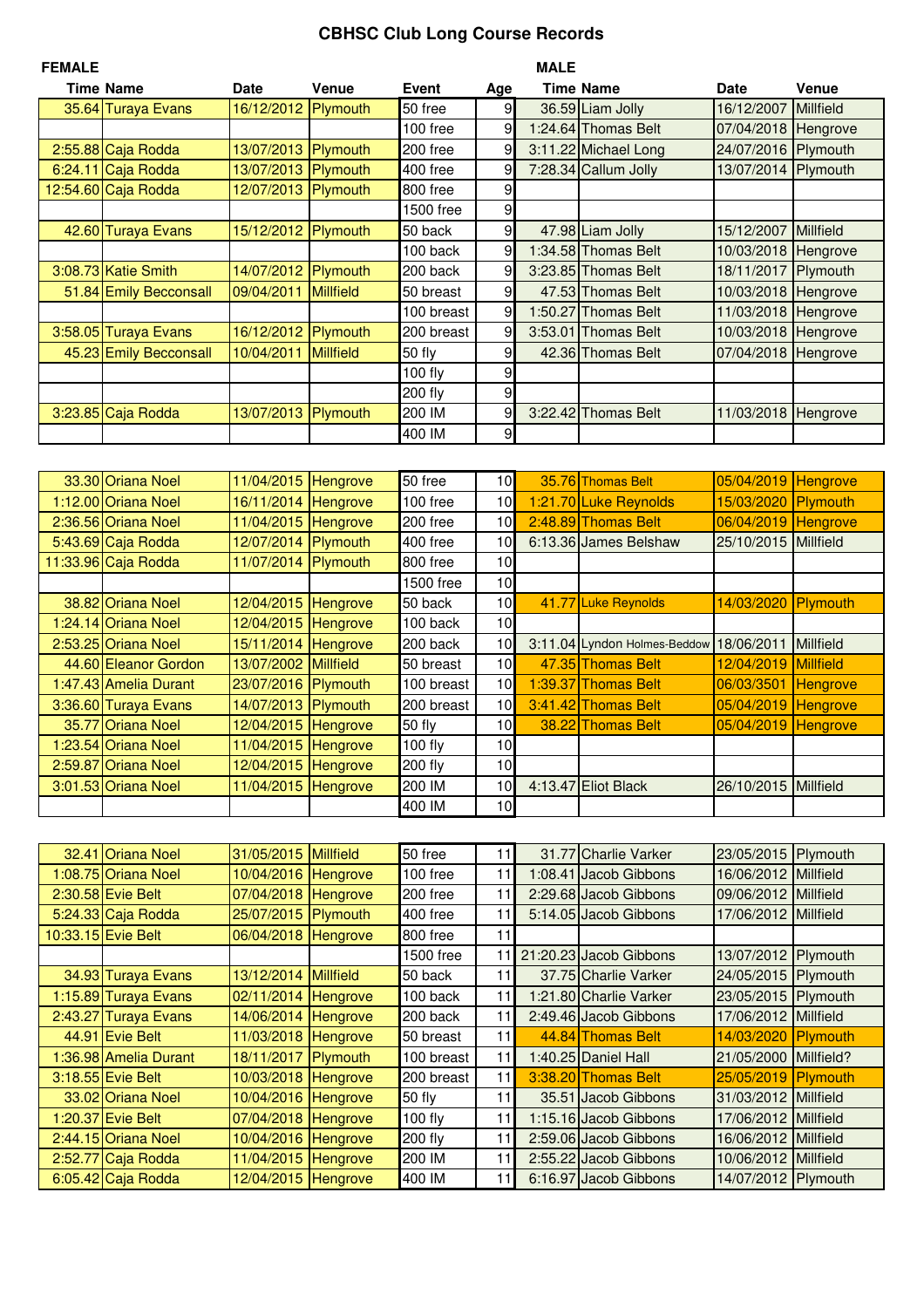## **CBHSC Club Long Course Records**

| <b>FEMALE</b> |                       |                     |                    |            |          | <b>MALE</b> |                             |                      |                      |
|---------------|-----------------------|---------------------|--------------------|------------|----------|-------------|-----------------------------|----------------------|----------------------|
|               | <b>Time Name</b>      | Date                | Venue              | Event      | Age      |             | <b>Time Name</b>            | Date                 | <b>Venue</b>         |
|               | 30.11 Oriana Noel     | 15/05/2016 Hengrove |                    | 50 free    | 12       |             | 28.89 Charlie Varker        | 10/04/2016           | Hengrove             |
|               | 1:04.74 Oriana Noel   | 21/05/2016          | <b>Millfield</b>   | 100 free   | 12       |             | 1:04.97 Charlie Varker      | 09/04/2016           | Hengrove             |
|               | 2:24.39 Megan Vingoe  | 11/04/2015          | Hengrove           | 200 free   | 12       |             | 2:22.35 Jacob Gibbons       | 01/06/2013           | <b>Millfield</b>     |
|               | 4:57.81 Evie Belt     | 06/04/2019          | Hengrove           | 400 free   | 12       |             | 5:02.78 Jacob Gibbons       | 09/06/2013           | <b>Millfield</b>     |
|               | 9:51.62 Evie Belt     | 12/04/2019          | <b>Millfield</b>   | 800 free   | 12       |             |                             |                      |                      |
|               | 18:46.66 Evie Belt    | 05/04/2019          | Hengrove           | 1500 free  | 12       |             | 19:31.29 Jacob Gibbons      | 02/06/2013           | Millfield            |
|               | 32.23 Turaya Evans    | 08/08/2015          | <b>Ponds Forge</b> | 50 back    | 12       |             | 34.29 Charlie Varker        | 09/04/2016           | Hengrove             |
|               | 1:13.90 Turaya Evans  | 30/05/2015          | <b>Millfield</b>   | 100 back   | 12       |             | 1:13.48 Charlie Varker      | 09/04/2016           | Hengrove             |
|               | 2:37.04 Turaya Evans  | 17/05/2015          | Hengrove           | 200 back   | 12       |             | 2:38.70 Charlie Varker      | 10/04/2016           | Hengrove             |
|               | 40.04 Megan Edwards   | 15/11/2014          | Hengrove           | 50 breast  | 12       |             | 44.61 Jacob Gibbons         | 15/12/2012           | Plymouth             |
|               | 1:28.84 Amelia Durant | 26/05/2018          | Plymouth           | 100 breast | 12       |             | 1:28.86 Steven Lewis        | 16/11/2013           | Hengrove             |
|               | 3:06.40 Amelia Durant | 26/05/2018          | Plymouth           | 200 breast | 12       |             | 3:21.84 Steven Lewis        | 13/07/2013           | Plymouth             |
|               | 31.60 Oriana Noel     | 15/05/2016          | Hengrove           | 50 fly     | 12       |             | 34.17 Jacob Gibbons         | 16/12/2012           | Plymouth             |
|               | 1:11.22 Oriana Noel   | 22/05/2016          | <b>Millfield</b>   | 100 fly    | 12       |             | 1:10.48 Jacob Gibbons       | 09/06/2013           | Millfield            |
|               | 2:39.61 Oriana Noel   | 14/05/2016          | Hengrove           | 200 fly    | 12       |             | 2:43.99 Jacob Gibbons       | 08/06/2013           | Millfield            |
|               | 2:43.78 Evie Belt     | 13/04/2019          | <b>Millfield</b>   | 200 IM     | 12       |             | 2:46.15 Jacob Gibbons       | 02/06/2013           | <b>Millfield</b>     |
|               | 5:39.15 Evie Belt     | 07/04/2019          | Hengrove           | 400 IM     | 12       |             | 5:51.82 Steven Lewis        | 16/11/2013           | Hengrove             |
|               |                       |                     |                    |            |          |             |                             |                      |                      |
|               | 29.69 Amelia Durant   | 15/03/2020          | Plymouth           | 50 free    | 13       |             | 28.32 Callum Evans-Burchell | 20/12/2009           | Millfield            |
|               | 1:02.93 Amelia Durant | 14/03/2020          | Plymouth           | 100 free   | 13       |             | 1:01.58 Jacob Gibbons       | 07/06/2014           | <b>Millfield</b>     |
|               | 2:17.86 Edie Price    | 03/04/2022          | <b>Hengrove</b>    | 200 free   | 13       |             | 2:13.67 Jacob Gibbons       | 14/06/2014           | Hengrove             |
|               | 4:44.83 Megan Vingoe  | 09/04/2016          | Hengrove           | 400 free   | 13       |             | 4:34.53 Thomas Belt         | 03/04/2022           | Hengrove             |
|               | 9:37.25 Megan Vingoe  | 08/04/2016          | Hengrove           | 800 free   | 13       |             | 9:21.84 Thomas Belt         | 02/04/2022           | Hengrove             |
| 18:23.77      | <b>Evie Belt</b>      | 03/08/2019          | <b>Ponds Forge</b> | 1500 free  | 13       |             | 18:36.80 Jacob Gibbons      | 08/06/2013           | <b>Millfield</b>     |
|               | 31.70 Turaya Evans    | 30/07/2016          | <b>Ponds Forge</b> | 50 back    | 13       |             | 32.24 Charlie Varker        | 21/05/2016           | <b>Millfield</b>     |
|               | 1:08.51 Turaya Evans  | 04/08/2016          | <b>Ponds Forge</b> | 100 back   | 13       |             | 1:12.93 Jacob Gibbons       | 14/06/2014           | Hengrove             |
| 2:32.01       | <b>Turaya Evans</b>   | 22/05/2016          | <b>Millfield</b>   | 200 back   | 13       |             | 2:37.26 Charlie Varker      | 15/05/2016           | Hengrove             |
|               | 36.89 Amelia Durant   | 14/03/2020          | Plymouth           | 50 breast  | 13       |             | 38.28 Joshua Thomas         | 23/05/2015           | Plymouth             |
|               | 1:19.18 Amelia Durant | 15/03/2020          | Plymouth           | 100 breast | 13       |             | 1:26.33 Thomas Belt         | 24/07/2021           | Plymouth             |
|               | 2:45.92 Amelia Durant | 01/08/2019          | <b>Ponds Forge</b> | 200 breast | 13       |             | 2:51.96 Thomas Belt         | 02/04/2022           | Hengrove             |
|               | 30.73 Edie Price      | 03/04/2022          | <b>Hengrove</b>    | 50 fly     | 13       |             | 30.50 Jacob Gibbons         | 05/04/2014           | Hengrove             |
|               | 1:12.63 Evie Belt     | 19/05/2019          | <b>Millfield</b>   | 100 fly    | 13       |             | 1:03.93 Jacob Gibbons       | 02/08/2014           | <b>Ponds Forge</b>   |
|               | 2:27.69 Edie Price    | 03/04/2022 Hengrove |                    | 200 fly    | 13       |             | 2:34.18 Jacob Gibbons       | 07/06/2014 Millfield |                      |
|               | 2:33.65 Amelia Durant | 14/03/2020          | Plymouth           | 200 IM     | 13       |             | 2:31.39 Thomas Belt         | 03/04/2022           | Hengrove             |
|               | 5:29.44 Evie Belt     | 15/03/2020 Plymouth |                    | 400 IM     | 13       |             | 5:18.63 Thomas Belt         | 02/04/2022           | Hengrove             |
|               |                       |                     |                    |            |          |             |                             |                      |                      |
|               |                       |                     |                    |            |          |             |                             |                      |                      |
|               | 28.66 Renae Caddy     | 15/11/2014 Hengrove |                    | 50 free    | 14       |             | 28.74 Ruan Coad             | 03/04/2022           | Hengrove             |
|               | 1:00.90 Renae Caddy   | 16/11/2014 Hengrove |                    | 100 free   | 14       |             | 1:02.52 Ruan Coad           | 02/04/2022           | Hengrove             |
|               | 2:11.10 Renae Caddy   | 16/11/2014 Hengrove |                    | 200 free   | 14       |             | 2:16.70 Ruan Coad           | 02/04/2022           | Hengrove<br>Plymouth |
|               | 4:36.56 Megan Vingoe  | 08/04/2017 Hengrove |                    | 400 free   | 14<br>14 |             | 4:44.75 Thomas Belt         | 13/03/2022           |                      |
|               | 9:24.53 Megan Vingoe  | 07/04/2017          | <b>Hengrove</b>    | 800 free   |          |             |                             |                      |                      |
|               | 18:21.58 Megan Cumner | 01/04/2022          | <b>Hengrove</b>    | 1500 free  | 14       |             | 18:26.82 Thomas Belt        | 11/03/2022           | Plymouth             |
|               | 30.28 Turaya Evans    | 29/07/2017          | <b>Ponds Forge</b> | 50 back    | 14<br>14 |             | 33.69 Ruan Coad             | 03/04/2022           | Hengrove             |
|               | 1:05.07 Turaya Evans  | 26/07/2017          | <b>Ponds Forge</b> | 100 back   |          |             | 1:17.03 Steven Lewis        | 13/12/2014           | <b>Millfield</b>     |
|               | 2:25.55 Turaya Evans  | 28/07/2017          | <b>Ponds Forge</b> | 200 back   | 14       |             | 2:39.73 Steven Lewis        | 12/04/2015           | Hengrove             |
|               | 37.97 Megan Edwards   | 09/04/2016          | Hengrove           | 50 breast  | 14       |             | 36.53 Thomas Belt           | 12/03/2022           | Plymouth             |
|               | 1:22.44 Megan Edwards | 25/07/2015          | Plymouth           | 100 breast | 14       |             | 1:24.01 Steven Lewis        | 26/07/2015           | Plymouth             |
|               | 3:03.34 Hannah Reid   | 16/12/2012          | Plymouth           | 200 breast | 14       | 2:55.01     | <b>Thomas Belt</b>          | 13/03/2022           | Plymouth             |
|               | 31.85 Sara Mazzeo     | 25/07/2015          | Plymouth           | 50 fly     | 14       |             | 31.29 Ruan Coad             | 02/04/2022           | Hengrove             |
|               | 1:11.62 Megan Cumner  | 02/04/2022          | <b>Hengrove</b>    | 100 fly    | 14       |             | 1:03.45 Jacob Gibbons       | 13/12/2014           | Millfield            |
|               | 2:46.72 Caja Rodda    | 14/05/2017 Hengrove |                    | 200 fly    | 14       |             | 2:38.76 Josh Bond           | 03/05/2009           | Millfield            |
|               | 2:30.07 Megan Vingoe  | 08/04/2017          | Hengrove           | 200 IM     | 14       |             | 2:33.42 Ruan Coad           | 03/04/2022           | Hengrove             |
|               | 5:20.15 Megan Vingoe  | 09/04/2017          | Hengrove           | 400 IM     | 14       |             |                             |                      |                      |